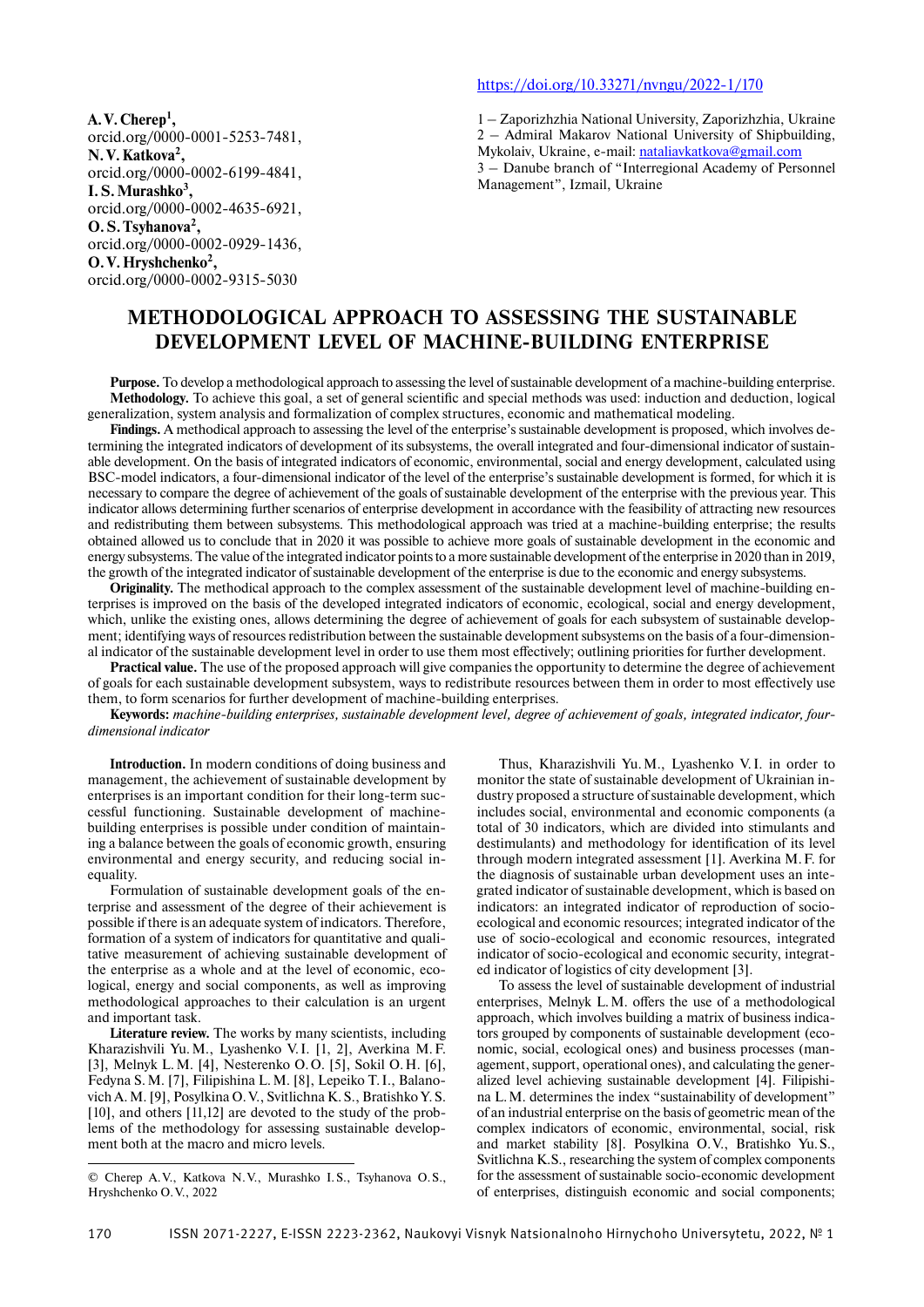based on a group of indicators of socio-economic development, it is proposed to calculate the coefficient of synergy [10].

According to Sidorenko Yu. V., a comprehensive system of indicators for assessing the sustainable development of the enterprise includes the following groups: technical direction, financial direction, social direction and environmental direction. The author divides all groups of indicators into quantitative and qualitative. Hrigorska N. M. singles out the following indicators that characterize the components of economic stability: managerial, financial, innovative, marketing, production, business.

Despite significant scientific developments in the field of assessing the level of sustainable development of industrial enterprises, the issue of assessing the balance and proportionality of the directions of enterprise development, as well as determining the degree of achievement of goals for each subsystem of sustainable development, remains unresolved.

So, the constant development of socio-economic systems, new challenges and the complication of business conditions require further research on the issues of determining and justifying sustainable development indicators, as well as methods for calculating them.

**Purpose.** The purpose of the article is to develop the methodological approach to assessing the level of sustainable development of the machine-building enterprise.

Methods. To achieve this goal, a set of general scientific and special methods was used: induction and deduction, logical generalization, system analysis and formalization of complex structures, economic and mathematical modeling.

**Results.** The mechanism of sustainable development of the enterprise is designed to ensure balanced development in the relevant areas, including constant measurement of the degree of achieving sustainable development goals in areas. In the context of the formation of a mechanism for sustainable development of a machine-building enterprise using a balanced scorecard, the authors have built a system of indicators for monitoring and assessing the achievement of sustainable development goals by subsystems (economic, ecological, social and energy) [13].

To assess the level of sustainable development, to determine the proportionality of directions of enterprise development, it is proposed to use a methodological approach that involves calculating integrated indicators of sustainable development for each component and the enterprise as a whole, and forming on their basis a four-dimensional indicator of the sustainable development level, which allows us to determine further scenarios for the development of the enterprise (Fig. 1).

To assess the achievement of any goal, the actual value of the indicators that characterize the goal is compared with the target value: the smaller the difference is, the closer the company has come to the goal. Therefore, it is proposed to assess the degree of achievement of the set goals during the period in terms of components by determining the deviations from the target values for all indicators that characterize each component.

An integrated indicator of sustainable development is formed from the BSC-model indicators, and therefore each company will have an individual list of indicators.

In general, the integrated indicator of the sustainable development level for each subsystem is determined as follows

$$
I_{ij} = \sqrt{(1 - x_{1j})^2 + (1 - x_{2j})^2 + \dots + (1 - x_{ij})^2},
$$

where  $I_{ii}$  is the integrated indicator of the sustainable development of the  $i^{th}$  subsystem; i is subsystems of the  $j^{th}$  period;  $x_{1j}, x_{2j}, x_{mj}$ , are standardized indicators of achievement of goals of the *j th* period.

The standardized value of the indicator is calculated as the ratio of the real value to the target value, if the target values go up

$$
x_i = \frac{x_R}{x_T},
$$

where  $x_T$  is the target value of the indicator;  $x_R$  is the real value of the indicator.



*Fig. 1. General scheme for assessing the sustainable development of the enterprise*

And if the target values are decreasing, then the standardized value of the indicator is calculated by the ratio of the target value to the real value

$$
x_i = \frac{x_T}{x_R}.
$$

The lower the value of the integrated indicator is, the more goals are achieved, the more sustainable the development of the enterprise in the study period is.

The integrated indicator of economic development of the studied enterprise LLC "Smart Maritime Group" is determined as follows

$$
I_{econ} = \begin{pmatrix} (1 - PM)^2 + (1 - ROA)^2 + (1 - QR)^2 + (1 - FAR)^2 + (1 - CAT)^2 + (1 - PA)^2 + (1 - PDC)^2 + (1 - PCAA)^2 + (1 - NAC)^2 + (1 - PNCO)^2 + (1 - PNP)^2 + (1 - SIP)^2 + (1 - PUFA)^2 + (1 - DRFA)^2 + (1 - BHT)^2 + (1 - BHT)^2 + (1 - BHT)^2 \end{pmatrix}
$$

where *PM* is standardized value of profit margin; *ROA* is standardized value of return on assets; *QR* is standardized value of quick ratio; *FAR* is standardized value of financial autonomy ratio; *CAT* is standardized value of current assets turnover; *PA* is standardized value of profitability of activity; *PDC* is standardized value of the percentage of dissatisfied clients; *PCAA* is standardized value of the percentage of customers who have applied again; *NAC* is standardized value of the number of attracted clients; *PNCO* is standardized value of the percentage of nonconformities in completed orders; *PNP* is standardized value of the percentage of nonconformities in projects; *SIP* is standardized value of share of innovations in production; *PUFA* is standardized value of the percentage of utilization of production fixed assets; *DRFA* is standardized value of depreciation rate of fixed assets;  $MT$  is standardized value of materials turnover; *FAT* is standardized value of fixed assets turnover.

The calculation of the integrated indicator of economic development of LLC "Smart Maritime Group" is given in Table 1. According to the results of the calculation of the integrated indicator of economic development, it is determined that during 2019–2020 its value decreased from 1.842 to 1.623, which indicates that in 2020 LLC "Smart Maritime Group" reached more target values of sustainable economic development indicators.

The integrated indicator of ecological development is calculated as follows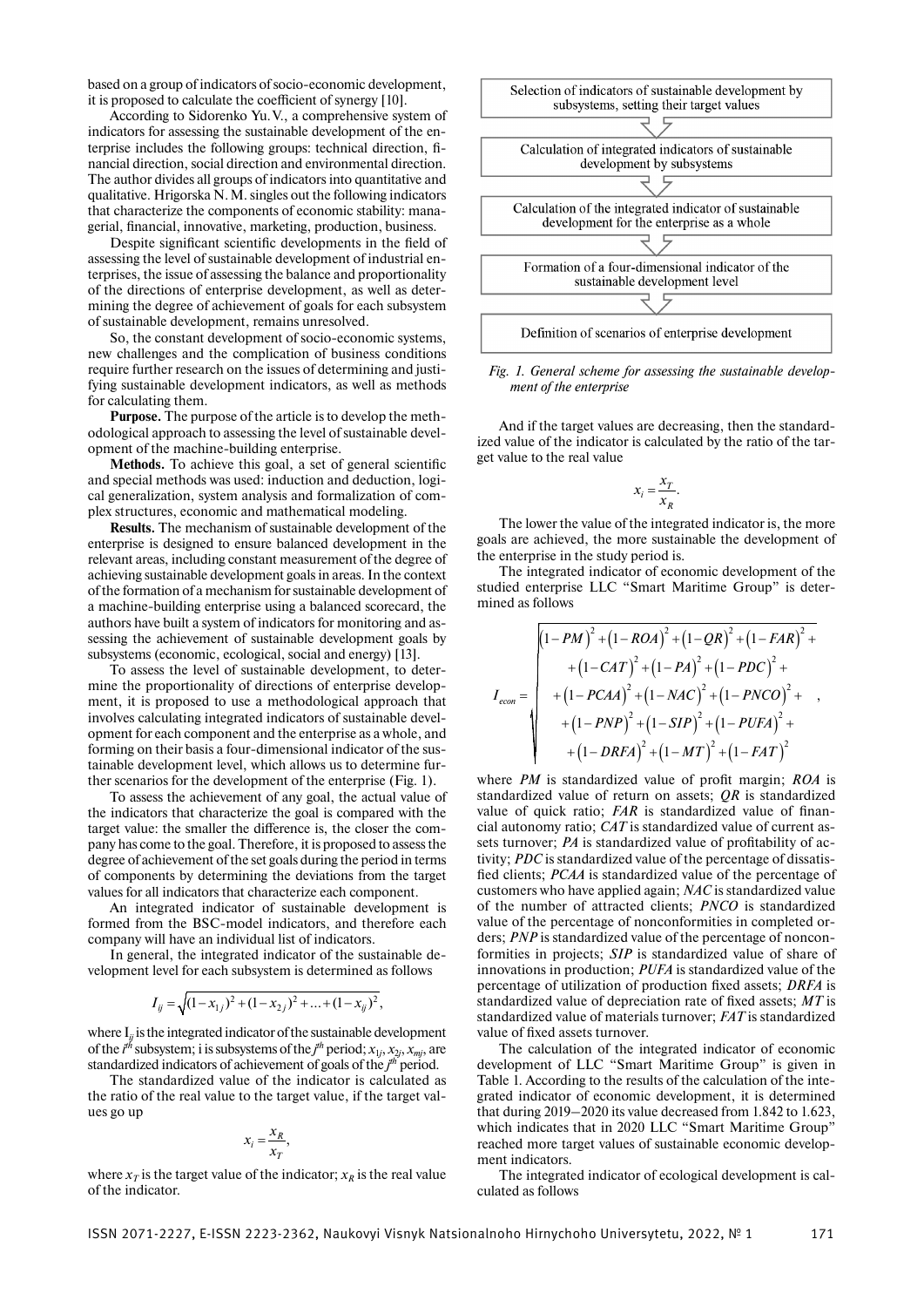$$
I_{ecol} = \sqrt{\frac{(1 - SEP)^{2} + (1 - VPE)^{2} + (1 - WG)^{2} + (1 - SLEP)^{2} + (1 - SIMPE)^{2}}{1 - SLEP + (1 - SIEP)^{2} + (1 - SIMPE)^{2}}}
$$

where *SEP* is standardized value of share of ecological products; *VPE* is standardized value of volume of pollutants emissions in the air; *WG* is standardized value of waste generation; *SEFM* is standardized value of share of environmentally friendly materials used in production; *SEEP* is standardized value of share of expenditures on environmental protection; *SIMPE* is standardized value of share of actually implemented measures to protect the environment.

The calculation of the integrated indicator of environmental development of LLC "Smart Maritime Group" is given in Table 2.

The value of the integrated indicator of sustainable ecological development of LLC "Smart Maritime Group" during 2019–2020 is growing, which indicates that in 2020, compared to 2019, the company achieved fewer target values of indicators of sustainable ecological development.

The integrated indicator of social development is calculated as follows

$$
I_{soc} = \sqrt{\frac{(1 - SAT)^2 + (1 - SEPT)^2 + (1 - SSE)^2 + (1 - ET)^2 + (1 - SLLS)^2 + (1 - SECR)^2 + (1 - SEMS)^2 + (1 - SEUN)^2 + (1 - SEUV)^2 + (1 - SECV)^2 + (1 - NCP)^2}}
$$

where *SAT* is standardized value of share of employees who completed training and advanced training; *SEPT* is standard-

*Table 1* 

| No.            | Indicator                                               |       | Real value, $x$   |                          | Target value, $x_T$      | Standardization<br>of the indicator |                   |       | $(1-x_i)^2$ |
|----------------|---------------------------------------------------------|-------|-------------------|--------------------------|--------------------------|-------------------------------------|-------------------|-------|-------------|
|                |                                                         | 2019  | 2020              | 2019                     | 2020                     | 2019                                | 2020              | 2019  | 2020        |
| 1              | Profit margin, %                                        | 8.99  | 7.56              | 10.30                    | 11.10                    | 0.87                                | 0.68              | 0.016 | 0.102       |
| $\overline{2}$ | Return on assets, %                                     | 1.80  | 3.00              | 7.90                     | 8.11                     | 0.23                                | 0.37              | 0.596 | 0.397       |
| 3              | <b>Ouick Ratio</b>                                      | 0.98  | 0.98              | 1.00                     | 1.00                     | 0.98                                | 0.98              | 0.000 | 0.000       |
| 4              | Financial autonomy ratio                                | 0.13  | 0.68              | 0.50                     | 0.50                     | 0.25                                | 0.74              | 0.563 | 0.068       |
| 5.             | Current assets turnover                                 | 1.06  | 1.40              | 1.90                     | 1.90                     | 0.56                                | 0.74              | 0.195 | 0.069       |
| 6              | Profitability of activity, %                            | 6.10  | 5.40              | 7.70                     | 8.20                     | 0.79                                | 0.66              | 0.043 | 0.117       |
| $\tau$         | Percentage of dissatisfied clients, %                   | 2.00  | 1.00              | 1.00                     | 1.00                     | 0.50                                | 1.00              | 0.250 | 0.000       |
| 8              | Percentage of customers who have applied again, %       | 44.00 | 59.00             | 65.00                    | 70.00                    | 0.68                                | 0.84              | 0.104 | 0.025       |
| 9              | Number of attracted clients, units                      | 20.00 | 21.00             | 35.00                    | 35.00                    | 0.57                                | 0.60              | 0.184 | 0.160       |
| 10             | Percentage of nonconformities in completed orders, %    | 1.00  | 2.00              | 1.00                     | 1.00                     | 1.00                                | 0.50              | 0.000 | 0.250       |
| 11             | Percentage of nonconformities in projects, %            | 4.00  | 3.00              | 1.00                     | 1.00                     | 0.25                                | 0.33              | 0.563 | 0.444       |
| 12             | Share of innovations in production, %                   | 9.00  | 10.00             | 20.00                    | 40.00                    | 0.45                                | 0.25              | 0.303 | 0.563       |
| 13             | Percentage of utilization of production fixed assets, % | 87.00 | 95.00             | 100.00                   | 100.00                   | 0.87                                | 0.95              | 0.017 | 0.003       |
| 14             | Depreciation rate of fixed assets, %                    | 65.00 | 71.00             | 30.00                    | 30.00                    | 0.46                                | 0.42              | 0.290 | 0.333       |
| 15             | Materials turnover                                      | 3.02  | 6.20              | 5.83                     | 7.83                     | 0.52                                | 0.79              | 0.232 | 0.043       |
| 16             | Fixed assets turnover                                   | 4.76  | 5.93              | 5.90                     | 7.90                     | 0.81                                | 0.75              | 0.037 | 0.062       |
| 17             | Total                                                   | —     | $\qquad \qquad -$ | $\overline{\phantom{0}}$ | $\overline{\phantom{0}}$ |                                     | $\qquad \qquad -$ | 3.393 | 2.636       |
| 18             | Integrated indicator of economic development            | 1.842 | 1.623             | $\equiv$                 |                          |                                     |                   |       |             |

The calculation of the integrated indicator of economic development of LLC "Smart Maritime Group"

*Table 2*

#### The calculation of the integrated indicator of ecological development of LLC "Smart Maritime Group"

| No. | Indicator                                                            |       | Real value, $x$ |        | Target value,<br>$x_T$ |      | Standardization<br>of the indicator | $(1-x_i)^2$ |       |
|-----|----------------------------------------------------------------------|-------|-----------------|--------|------------------------|------|-------------------------------------|-------------|-------|
|     |                                                                      | 2019  | 2020            | 2019   | 2020                   | 2019 | 2020                                | 2019        | 2020  |
|     | Share of ecological products, %                                      | 10.05 | 11.92           | 12.00  | 24.00                  | 0.84 | 0.50                                | 0.026       | 0.253 |
| 2   | The volume of pollutants emissions in the air, t                     | 3.40  | 3.53            | 2.66   | 1.33                   | 0.78 | 0.38                                | 0.047       | 0.388 |
| 3   | Waste generation, t                                                  | 23.51 | 26.10           | 21.62  | 24.50                  | 0.92 | 0.94                                | 0.006       | 0.004 |
| 4   | Share of environmentally friendly materials used in production, %    | 9.00  | 12.00           | 17.00  | 25.00                  | 0.53 | 0.48                                | 0.221       | 0.270 |
| 5   | Share of expenditures on environmental protection, %                 | 0.83  | 1.94            | 5.00   | 5.00                   | 0.17 | 0.39                                | 0.696       | 0.375 |
| 6   | Share of actually implemented measures to protect the environment, % | 72.00 | 85.00           | 100.00 | 100.00                 | 0.72 | 0.85                                | 0.078       | 0.023 |
|     | Total                                                                |       |                 |        |                        |      | —                                   | 1.076       | 1.313 |
| 8   | Integrated indicator of ecological development                       | 1.037 | 1.146           |        |                        |      |                                     |             |       |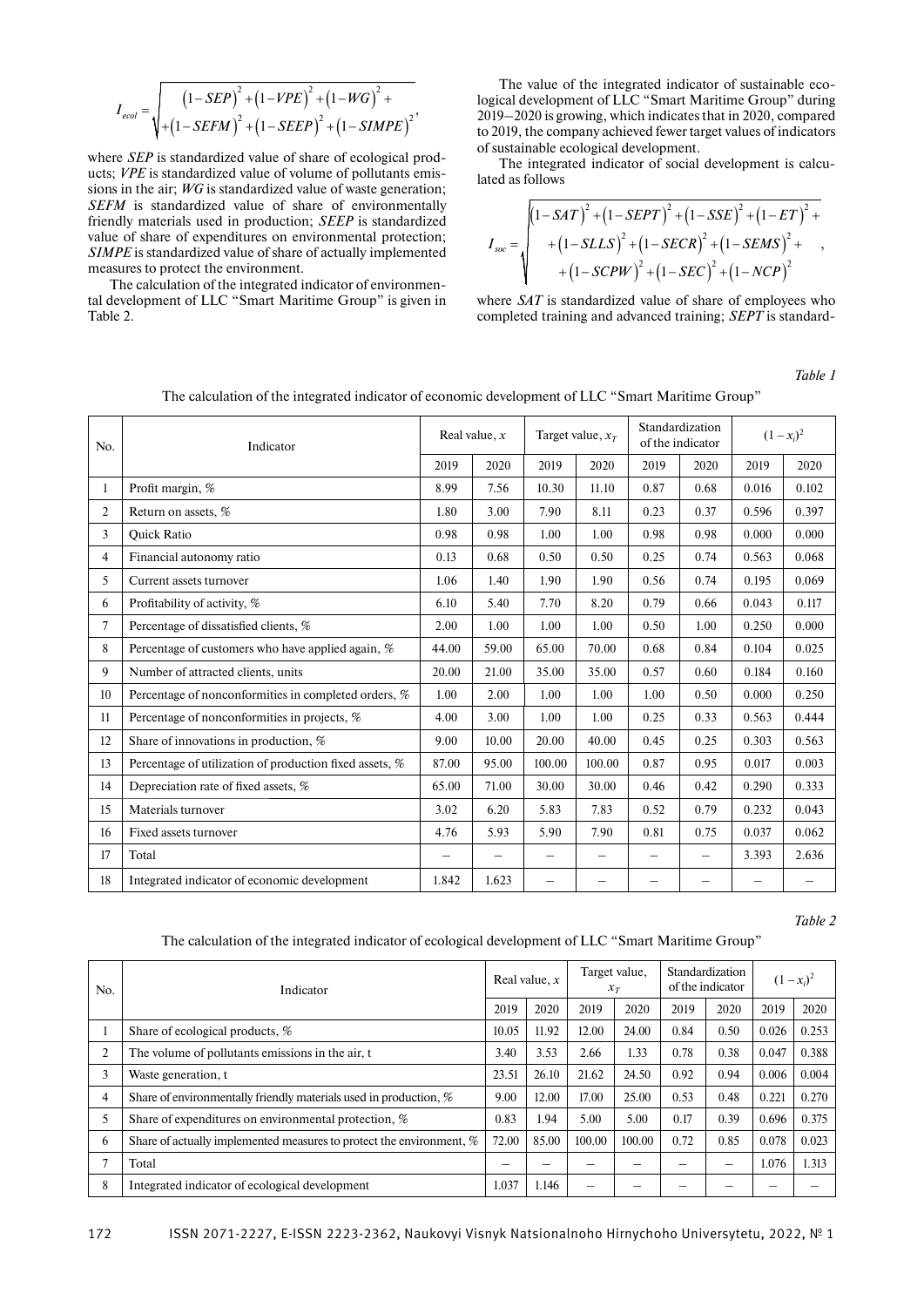ized value of share of expenses for personnel training; *SSE* is standardized value of share of satisfied employees; *ET* is standardized value of employee turnover; *SLLS* is standardized value of pay rate of

leading specialists; *SECR* is standardized value of share of employees complying with labor protection rules; *SEMS* is standardized value of share of equipment meeting safety and sanitation standards; *SCPW* is standardized value of share of actually completed planned labor protection work; *SEC* is standardized value of share of expenditures on charity; *NCP* is standardized value of the number of complaints from the population.

The calculation of the integrated indicator of social development of LLC "Smart Maritime Group" is shown in Table 3. The value of the integrated indicator of social development increases from 1.304 in 2019 to 1.419 in 2020, which indicates that the company in 2020 achieved fewer target values of indicators sustainable development compared to 2019.

The integrated indicator of energy development is determined as follows

$$
I_{en} = \sqrt{\frac{(1 - EE)^{2} + (1 - FE)^{2} + (1 - IMSE)^{2} + (1 - SOEC)^{2} + (1 - SOEC)^{2}}{1 - SOEC} + \frac{1}{2} + \frac{1}{2} \cdot \frac{1}{2} + \frac{1}{2} \cdot \frac{1}{2} + \frac{1}{2} \cdot \frac{1}{2} + \frac{1}{2} \cdot \frac{1}{2} + \frac{1}{2} \cdot \frac{1}{2} + \frac{1}{2} \cdot \frac{1}{2} + \frac{1}{2} \cdot \frac{1}{2} + \frac{1}{2} \cdot \frac{1}{2} + \frac{1}{2} \cdot \frac{1}{2} + \frac{1}{2} \cdot \frac{1}{2} + \frac{1}{2} \cdot \frac{1}{2} + \frac{1}{2} \cdot \frac{1}{2} + \frac{1}{2} \cdot \frac{1}{2} + \frac{1}{2} \cdot \frac{1}{2} + \frac{1}{2} \cdot \frac{1}{2} + \frac{1}{2} \cdot \frac{1}{2} + \frac{1}{2} \cdot \frac{1}{2} + \frac{1}{2} \cdot \frac{1}{2} + \frac{1}{2} \cdot \frac{1}{2} + \frac{1}{2} \cdot \frac{1}{2} + \frac{1}{2} \cdot \frac{1}{2} + \frac{1}{2} \cdot \frac{1}{2} + \frac{1}{2} \cdot \frac{1}{2} + \frac{1}{2} \cdot \frac{1}{2} + \frac{1}{2} \cdot \frac{1}{2} + \frac{1}{2} \cdot \frac{1}{2} + \frac{1}{2} \cdot \frac{1}{2} + \frac{1}{2} \cdot \frac{1}{2} + \frac{1}{2} \cdot \frac{1}{2} + \frac{1}{2} \cdot \frac{1}{2} + \frac{1}{2} \cdot \frac{1}{2} + \frac{1}{2} \cdot \frac{1}{2} + \frac{1}{2} \cdot \frac{1}{2} + \frac{1}{2} \cdot \frac{1}{2} + \frac{1}{2} \cdot \frac{1}{2} + \frac{1}{2} \cdot \frac{1}{2} + \frac{1}{2} \cdot \frac{1}{2} + \frac{1}{2} \cdot \frac{1}{2} + \frac{1}{2} \cdot \frac{1}{2} + \frac{1}{2} \cdot \frac{1}{2} + \frac{1}{2} \
$$

where *EE* is standardized value of energy efficiency; *FE* is standardized value of fuel efficiency; *IMSE* is standardized value of rate of implementation of measures to save energy; *SOEC* is

standardized value of share of energy received from their own energy carriers; *SIOEC* is standardized value of share of income received from the sale of their own energy carriers.

The calculation of the integrated energy development indicator of LLC "Smart Maritime Group" is given in Table 4.

The value of the integrated energy development indicator decreases during 2019–2020 from 0.869 to 0.858, which indicates that LLC "Smart Maritime Group" achieved more target values of sustainable development indicators in 2020 compared to 2019.

To determine the overall level of sustainable development of the enterprise, it is proposed to calculate the integrated indicator of sustainable development on the basis of integrated indicators of economic, ecological, social and energy development according to the formula

$$
I_{sd} = \sqrt{I_{econ}^2 + I_{ecol}^2 + I_{soc}^2 + I_{en}^2},
$$

where  $I_{sd}$  is the integrated indicator of sustainable development of the enterprise;  $I_{econ}$  is the integrated indicator of economic development; *Iekol* is the integrated indicator of ecological development;  $I_{\text{soc}}$  is the integral indicator of social development; *Ien* is the integrated indicator of energy development.

The lower the value of the integrated indicator of sustainable development is, the more sustainable development goals are achieved, the more sustainable the development of the enterprise is.

*Table 3*

The calculation of the integrated indicator of social development of LLC "Smart Maritime Group"

| No. | Indicator                                                               |       | Real value, $x$<br>Target value, $x_T$ |        |        | Standardization<br>of the indicator |      | $(1-x_i)^2$ |       |
|-----|-------------------------------------------------------------------------|-------|----------------------------------------|--------|--------|-------------------------------------|------|-------------|-------|
|     |                                                                         | 2019  | 2020                                   | 2019   | 2020   | 2019                                | 2020 | 2019        | 2020  |
| 1   | Share of employees who completed training and advanced<br>training, $%$ | 28.00 | 28.60                                  | 30.00  | 30.00  | 0.93                                | 0.95 | 0.004       | 0.002 |
| 2   | Share of expenses for personnel training, %                             | 11.00 | 15.00                                  | 20.00  | 20.00  | 0.55                                | 0.75 | 0.203       | 0.063 |
| 3   | Share of satisfied employees, %                                         | 70.00 | 73.00                                  | 90.00  | 90.00  | 0.78                                | 0.81 | 0.049       | 0.036 |
| 4   | Employee turnover                                                       | 0.10  | 0.20                                   | 0.05   | 0.05   | 0.50                                | 0.25 | 0.250       | 0.563 |
| 5   | Pay rate of leading specialists, UAH                                    | 13500 | 15000                                  | 16000  | 20000  | 0.84                                | 0.75 | 0.024       | 0.063 |
| 6.  | Share of employees complying with labor protection rules, %             | 96.00 | 95.00                                  | 100.00 | 100.00 | 0.96                                | 0.95 | 0.002       | 0.003 |
|     | Share of equipment meeting safety and sanitation standards, %           | 93.00 | 83.00                                  | 100.00 | 100.00 | 0.93                                | 0.83 | 0.005       | 0.029 |
| 8   | Share of actually completed planned labor protection work, %            | 95.00 | 91.00                                  | 100.00 | 100.00 | 0.95                                | 0.91 | 0.003       | 0.008 |
| 9   | Share of expenditures on charity, %                                     | 6.00  | 9.00                                   | 10.00  | 6.00   | 0.60                                | 1.50 | 0.160       | 0.250 |
| 10  | Number of complaints from the population, units                         | 1.00  | 1.00                                   | 0.00   | 0.00   | 0.00                                | 0.00 | 1.000       | 1.000 |
| 11  | Total                                                                   |       |                                        |        |        |                                     |      | 1.700       | 2.015 |
| 12  | Integrated indicator of social development                              | 1.304 | 1.419                                  |        |        |                                     |      |             |       |

*Table 4*

The calculation of the integrated indicator of energy development of LLC "Smart Maritime Group"

| No. | Indicator                                                                 |        | Real value, $x$ |        | Target value, $x_T$ | Standardization<br>of the indicator |      | $(1-x_i)^2$ |       |
|-----|---------------------------------------------------------------------------|--------|-----------------|--------|---------------------|-------------------------------------|------|-------------|-------|
|     |                                                                           | 2019   | 2020            | 2019   | 2020                | 2019                                | 2020 | 2019        | 2020  |
|     | Energy efficiency, UAH / kWh                                              | 39.63  | 78.57           | 45.30  | 81.00               | 0.87                                | 0.97 | 0.016       | 0.001 |
| 2   | Fuel efficiency, UAH / Gcal                                               | 120.90 | 142.70          | 122.00 | 150.00              | 0.99                                | 0.95 | 0.000       | 0.002 |
| 3   | Rate of implementation of measures to save energy                         | 0.80   | 0.80            | 1.00   | 1.00                | 0.80                                | 0.80 | 0.040       | 0.040 |
| 4   | Share of energy received from their own energy carriers, %                | 5.00   | 11.00           | 12.00  | 20.00               | 0.42                                | 0.55 | 0.340       | 0.203 |
| 5   | Share of income received from the sale of their own energy<br>carriers, % | 2.00   | 3.00            | 5.00   | 10.00               | 0.40                                | 0.30 | 0.360       | 0.490 |
| 6   | Total                                                                     |        |                 |        |                     |                                     | -    | 0.756       | 0.736 |
|     | Integrated indicator of energy development                                | 0.869  | 0.858           |        |                     |                                     |      |             |       |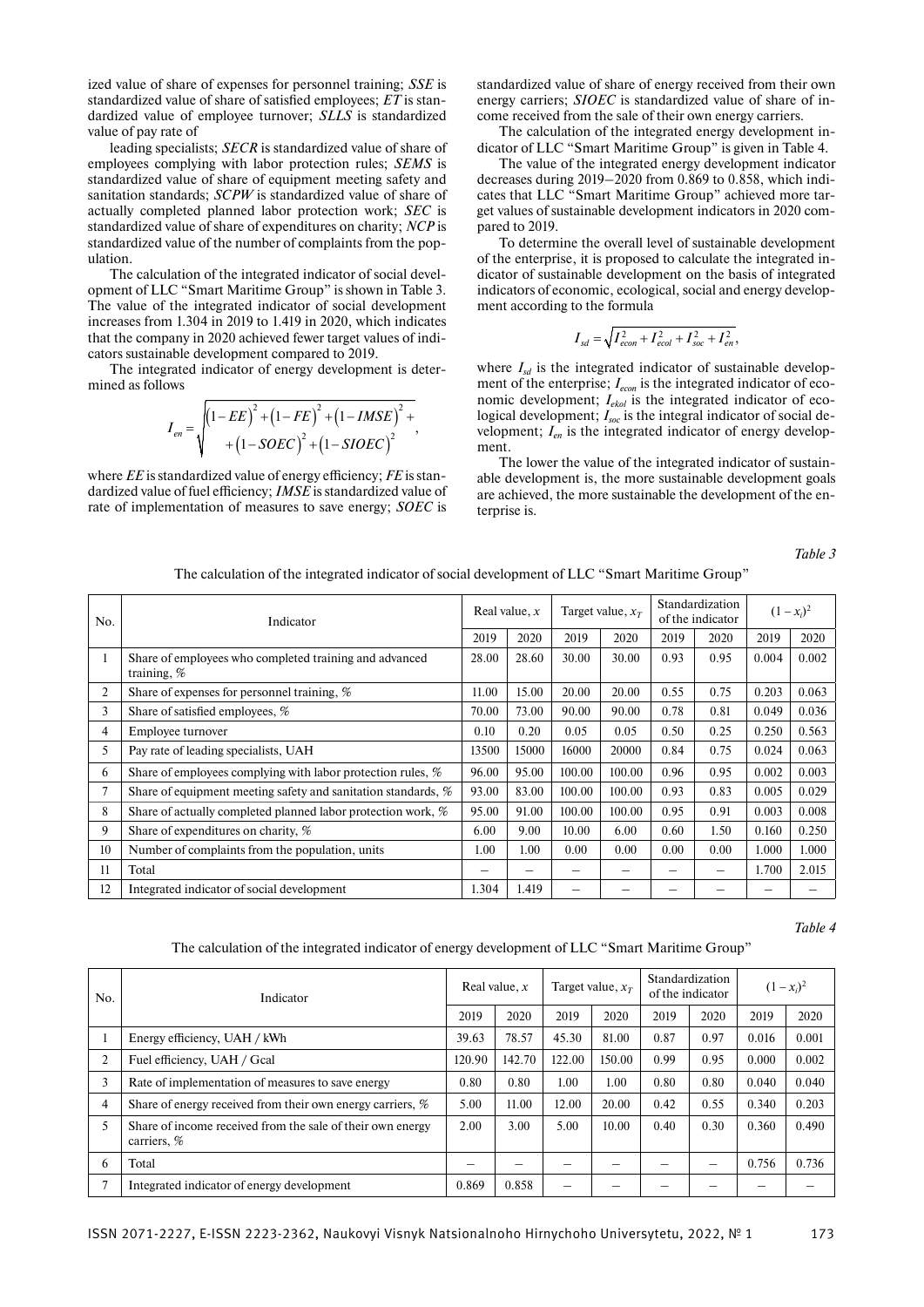The calculation of the integrated indicator of sustainable development of LLC "Smart Maritime Group" is given in Table 5.

The value of the integrated indicator of sustainable development of LLC "Smart Maritime Group" is reduced during 2019–2020 from 2.632 to 2.588, which indicates an increase in the sustainability of its development.

Using the chain substitution method, it was determined which subsystems of LLC "Smart Maritime Group" had the greatest impact on the change in the value of the integrated indicator of sustainable development (Table 6).

According to the results of the calculation, it is determined that the greatest influence on increasing the sustainability of the enterprise has an economic subsystem: the integrated indicator of sustainable development is reduced by 0.149 due to the reduction of the integrated indicator of economic development. The reduction of the integrated indicator of sustainable development is also facilitated by the reduction of the indicator of energy development, but its impact is insignificant and is 0.004. The reduction of sustainability of development is due to the ecological and social subsystem of LLC "Smart Maritime Group".

These integrated indicators of economic, ecological, social and energy development indicate the degree of achievement of the goals of the enterprise, including the efficiency of their use of resources. Therefore, on the basis of integrated indicators it is possible to form a four-dimensional indicator of the level of sustainable development of the enterprise, which allows determining further scenarios of enterprise develop-

*Table 5*

*Table 6*

The calculation of the integrated indicator of sustainable development of LLC "Smart Maritime Group"

| Indicator                                           |       | Indicator<br>value | Indicator<br>value squared |       |  |
|-----------------------------------------------------|-------|--------------------|----------------------------|-------|--|
|                                                     | 2019  | 2020               | 2019                       | 2020  |  |
| Integrated indicator of economic<br>development     | 1.842 | 1.623              | 3.393                      | 2.636 |  |
| Integrated indicator of ecological<br>development   | 1.037 | 1.146              | 1.076                      | 1.313 |  |
| Integrated indicator of social<br>development       | 1.304 | 1.419              | 1.700                      | 2.015 |  |
| Integrated indicator of energy<br>development       | 0.869 | 0.858              | 0.756                      | 0.736 |  |
| Total                                               |       |                    | 6.925                      | 6.699 |  |
| Integrated indicator of sustainable.<br>development | 2.632 | 2.588              |                            |       |  |

Factor analysis of the integrated indicator of sustainable development of LLC "Smart Maritime Group"

| Factor                                             | 2019  | 2020  | Change<br>in factor | Influence<br>of factor |
|----------------------------------------------------|-------|-------|---------------------|------------------------|
| Integrated indicator of<br>economic development    | 1.842 | 1.623 | $-0.219$            | $-0.149$               |
| Integrated indicator of<br>ecological development  | 1.037 | 1.146 | 0.109               | 0.047                  |
| Integrated indicator of<br>social development      | 1.304 | 1.419 | 0.116               | 0.062                  |
| Integrated indicator of<br>energy development      | 0.869 | 0.858 | $-0.012$            | $-0.004$               |
| Integrated indicator of<br>sustainable development | 2.632 | 2.588 | $-0.044$            | $-0.044$               |

ment in accordance with the feasibility of attracting new resources and redistributing them between subsystems.

To form a four-dimensional indicator, it is necessary to compare the degree of achievement of sustainable development goals of the enterprise in the reporting year with the previous year, in particular to determine the growth rate of the indicator. The integrated indicator for each subsystem corresponds to four indicators of the ratio of integrated indicators of the current and previous years.

If the value of the ratio of the integrated indicator of a particular subsystem of the current year to last year is more than one, it indicates that the company in the current year has achieved fewer sustainable development goals than last year, which is associated, in particular, with the deterioration of resource efficiency and efficiency of operations. The value of the indicator below than one indicates an increase in the number of achieved goals of the enterprise, which was facilitated by the growth of efficiency in the use of all types of resources of the enterprise. And the value of the indicator equal to one indicates that in the current year the same number of goals was achieved as in the previous year.

Thus, the four-dimensional indicator of the level of sustainable development looks like this

$$
SD = [E_{econ}; E_{ecol}; E_{soc}; E_{en}],
$$

where *SD* is a four-dimensional indicator of the level of sustainable development;  $E_{econ}$  is the ratio of the integrated indicator of economic development of the current year to last year; *Eecol* is the ratio of the integrated indicator of ecological development of the current year to last year; *Еsoc* is the ratio of the integrated indicator of social development of the current year to last year; *Еen* is the ratio of the integrated indicator of energy development of the current year to last year.

The value of the ratio of the integrated development indicator for a certain subsystem of the current year to the last year, which is more than one, can be conditionally equated to the symbol "1", and one or less than one – to the symbol "0"

$$
\begin{bmatrix} E_s > 1, & E_s = 1 \ E_s \leq 1, & E_s = 0 \end{bmatrix}.
$$

Accordingly, it is possible to determine a four-dimensional indicator of the level of sustainable development of the enterprise. Then, for example, if the value of the ratio of integrated indicators of economic, ecological, social and energy development of the current year to last year is less than one, then the four-dimensional indicator should be [0; 0; 0; 0]. If the ratio of the integrated indicator of economic development of the current year to last year is higher than one, and the ratio of integrated indicators of ecological, social and energy development is one or less than one, then the four-dimensional indicator will look like  $[1; 0; 0; 0]$ , and so on.

The proposed four-dimensional indicator of the level of sustainable development of the enterprise will determine the validity and direction of redistribution of resources between subsystems to achieve the goals of sustainable development.

The value of the ratio of the integrated indicator for a particular subsystem of the current year to last year, equal to "0", indicates the efficient use of resources, which contributes to their increase (e.g., profit in the economic subsystem, savings in the energy subsystem, etc.). In turn, this affects the degree of achievement of sustainable development goals, as well as provides opportunities to use surplus resources for the development of other subsystems. On the other hand, if the ratio of the integrated indicator of the current year to the previous year acquires the value "1", this indicates that this year the sustainable development goals were achieved less than in the previous year, which is caused by a lack of resources and ineffective ways of using them. For example, increasing the efficiency of energy use depends on the implementation of energy saving measures by the employees of the enterprise (high-quality ser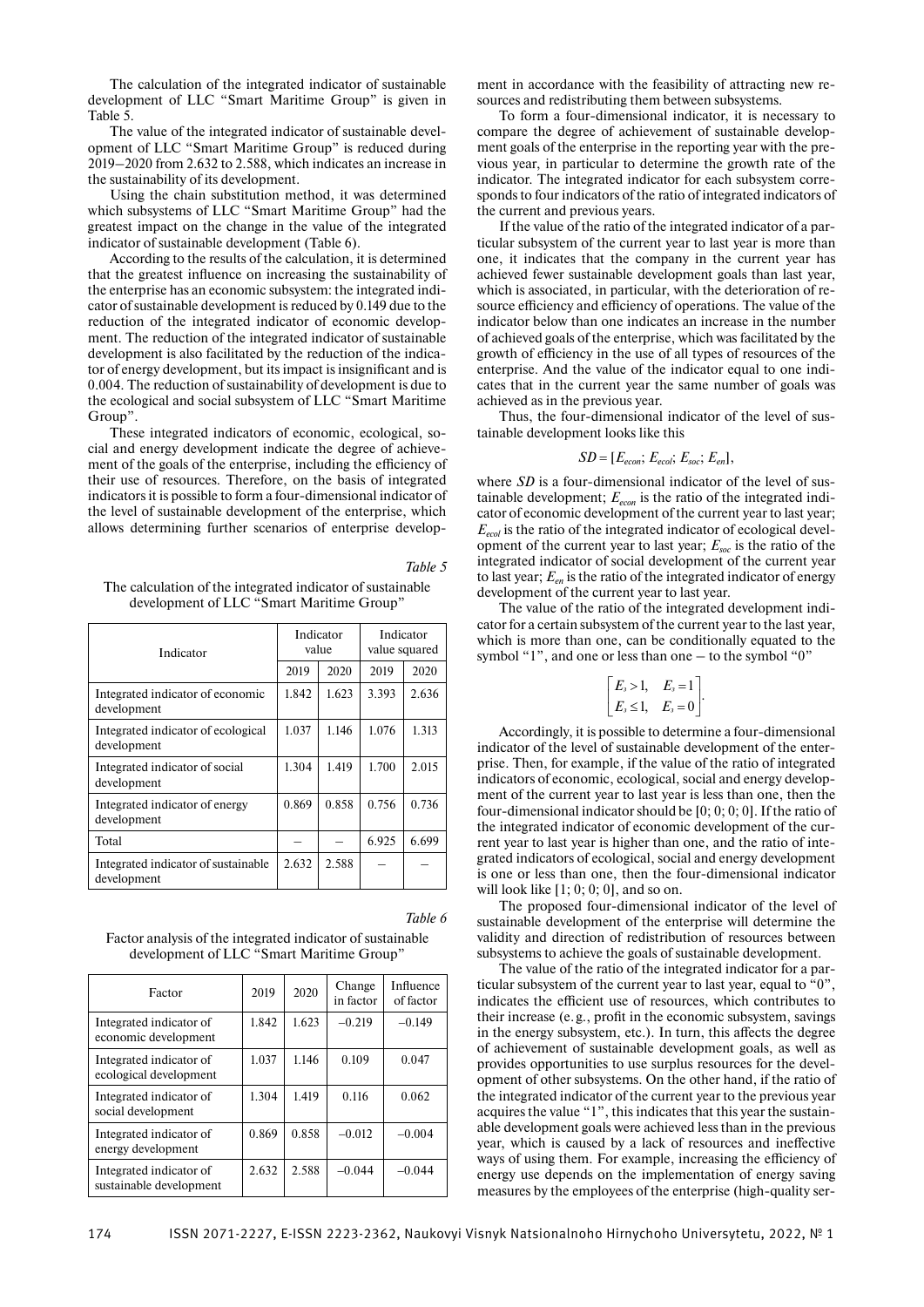vice and control over the condition of fixed assets, reduction of defects in production, and others) and additional financing for the introduction of energy-saving technologies.

Depending on the values of integrated indicators of economic, ecological, social and energy development, there are 16 scenarios for enterprise development and implementation of tactical and strategic goals of sustainable development of enterprise [14].

The value of the four-dimensional indicator of the level of sustainable development of LLC "Smart Maritime Group" indicates the failure to achieve the goals of ecological and social subsystems (Table 7). According to the results of the calculation, it is determined that the ratio of the integrated indicator of economic development of 2020 to 2019 is 0.881, ecologi $cal - 1.105$ ; social  $-1.089$ ; energy  $- 0.987$ .

Such values of the ratios of the integrated indicators corresponds to the value of the four-dimensional indicator of the level of sustainable development [0; 1; 1; 0], which indicates the insufficient efficiency of the use of resources of the ecological and social subsystem.

Fig. 2 graphically shows the degree of achievement of sustainable development goals of LLC "Smart Maritime Group" by subsystems (dashed line shows the level of achievement of sustainable development goals of LLC "Smart Maritime Group" by subsystems, and solid – conditional version of enterprise development, when in the current year for all subsystems the same number of goals are achieved as in the previous year).

Thus, LLC "Smart-Maritime Group" can apply such measures to achieve sustainable development as: introduction of resource-saving technologies and programs for waste use; development and implementation of ecological products; introduction of a more efficient system of motivation and remuneration; training and professional development of personnel; inclusion of employees in the overall strategy of the company and raising their environmental awareness; organizational measures to reduce waste and production rejects, and others.

**Conclusions.** The proposed methodological approach to comprehensive assessment of the level of sustainable development of machine-building enterprises on the basis of developed integrated indicators of economic, ecological, social and energy development, in contrast to the existing ones, allows one to determine the degree of achievement of goals for each subsystem of sustainable development; on the basis of a fourdimensional indicator of the level of sustainable development, to identify ways of redistribution of resources between the subsystems of sustainable development in order to use them most effectively; outline priorities for further development.

An improved methodological approach to assessing the level of sustainable development of enterprises using integrat-

Determination of a four-dimensional indicator of the level of sustainable development of LLC "Smart Maritime Group"

Indicator Indicator value Ratio  $2019$   $2020$   $2020$  to 2019 Integrated indicator of economic development 1.842 1.623 0.881 Integrated indicator of ecological development 1.037 1.146 1.105 Integrated indicator of social development 1.304 1.419 1.089 Integrated indicator of energy development 0.869 0.858 0.987 Four-dimensional indicator of the level of sustainable development [0;1;1;0]

*Table 7*



*Fig. 2. The degree of achievement of sustainable development goals for the subsystems of LLC "Smart Maritime Group"*

ed indicators of sustainable economic, ecological, social and energy development, as well as the overall integrated indicator of sustainable development was tested at LLC "Smart Maritime Group". The results allowed us to conclude that the company is more sustainable in 2020 than in 2019, the growth of the integrated indicator of sustainable development is due to the economic and energy subsystem (the company in 2020 managed to achieve more sustainable development goals for economic and energy subsystems).

On the basis of the integrated indicators, a four-dimensional indicator of the level of sustainable development of the enterprise is formed, for which it is necessary to compare the degree of achievement of the goals of sustainable development by the enterprise with the previous year. This indicator allows determining further scenarios for the development of the enterprise in accordance with the advisability of attracting new resources and their redistribution between subsystems.

The approbation at LLC "Smart Maritime Group" indicates that the company uses financial and energy resources most efficiently, so to ensure sustainable development it is necessary to attract these resources for the development of ecological and social subsystem through the implementation of certain measures.

**Acknowledgements.** The study was performed in accordance with the general research topics of PJSC "Higher Educational Institution "Interregional Academy of Personnel Management": "Problems and prospects for the development of industrial and agricultural enterprises in Ukraine" (state registration number 0117U00024).

### **References.**

**1.** Kharazishvili, Yu. M., & Lyashenko, V. I. (2017). Problems of assessment and integral indices of sustainable development of the industry of Ukraine from the standpoint of economic security. *Scientific journal "Economy of Ukraine*"*, 2*(663), 3-23.

**2.** Kharazishvili, Yu. M. (2019). *System security of sustainable development: assessment tools, reserves and strategic implementation scenarios: monograph.* Kyiv. Retrieved from https://iie.org.ua/wp-content/uploads/2019/02/ Harazishvili\_monograf\_2019-ost.pdf.

**3.** Averkina, M. F. (2015). *Ensuring sustainable development of cities and agglomerations: theory, methodology, practice: monograph.* Lutsk: RVV Lutsk NTU.

**4.** Melnyk, L. M. (2017). Development of a system-integrated methodological approach to assessing the level of achieving sustainable development of industrial enterprises on the basis of business indicators. *Bulletin of ONU named after I.I. Mechnikov*, *11*(64), 136-141.

**5.** Nesterenko, O. O. (2017). Sedimentary development evaluation indicators and their effect on integrated reporting indicators. Scientific *Bulletin of Uzhhorod National University*, *15*(2), 44-50.

**6.** Sokil, O. H. (2017). Methodological provisions for the indicator substantiation of accounting-analytical support of agricultural enterprises sustainable development. *Young scientist, 12*(52), 762-767.

**7.** Fedyna, S. M. (2019). Forming the system sustainable development indicators for biosocial economy assessment. *The mechanism of economic regulation, 4,* 129-137. https://doi.org/10.21272/mer.2019.86.13.